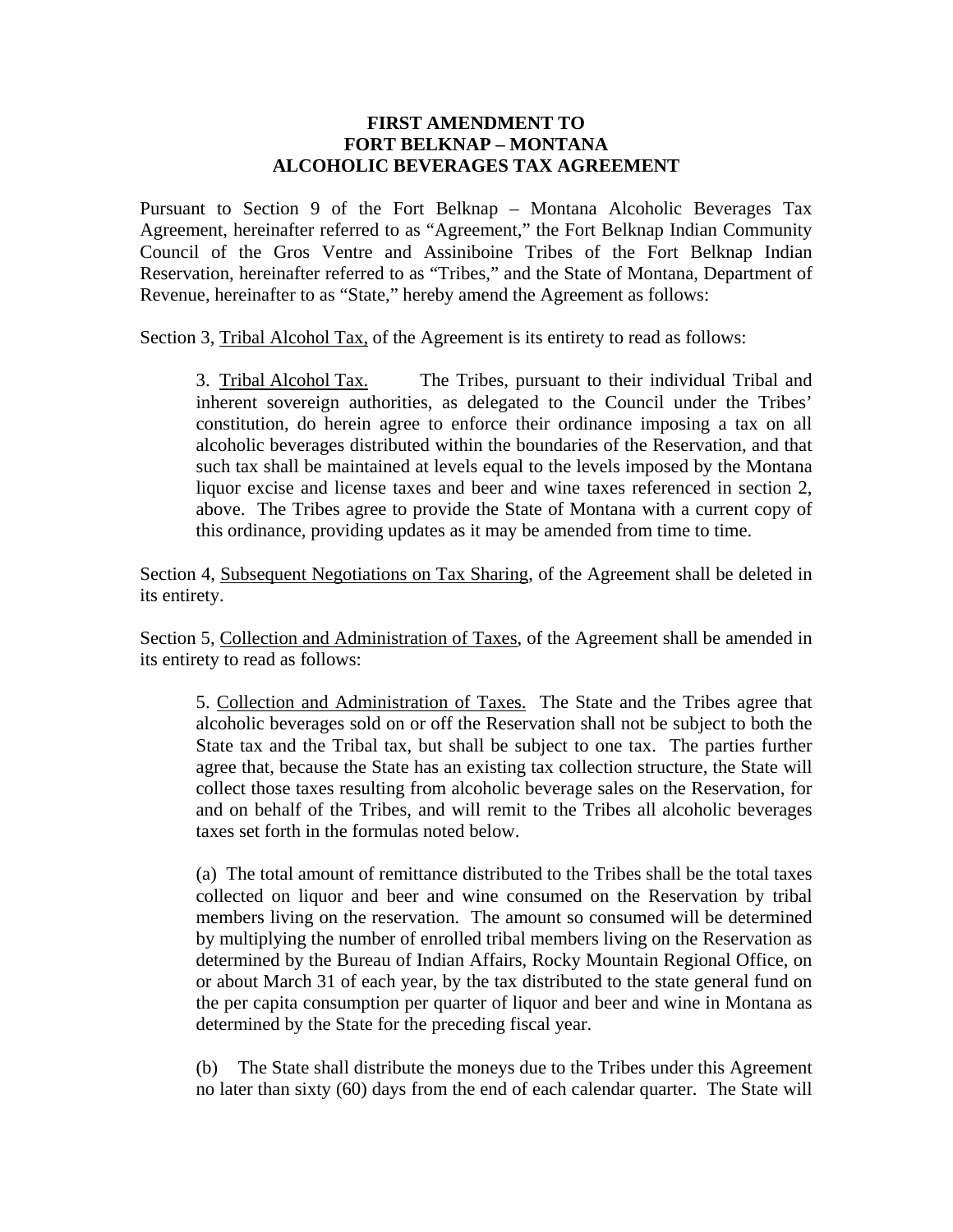include with each distribution a statement showing how the distribution was determined for that quarter.

(c) Distributions will start within sixty (60) days from the end of the first whole calendar quarter after the effective date of this Agreement and continue until the expiration or the termination of this Agreement as provided in Paragraph 5 or required by law. For the purposes of this Agreement, a calendar quarter begins on January 1, April 1, July 1, and October 1 of each year.

(d) The amount payable to the Tribes shall be in the form of a warrant issued by the State of Montana payable to the Tribes and sent to the President of the Council.

Section 6, Term, of the Agreement shall be amended in its entirety to read as follows:

 6. Term. This Agreement shall be for a term of one (1) year, subject to the renewal provision below, unless terminated in writing by either party upon not less than thirty (30) days written notice to the other. In the event of termination by the State prior to the end of the term, the State shall be obligated to remit the full amount payable to the Tribes provided for in this Agreement for that period of time up to and including the effective date of termination. This obligation of the State shall survive any termination of this Agreement. This Agreement shall be automatically renewed for successive terms of one year if no action is taken by either party.

Section 8, Effective date, of the Agreement shall be amended in its entirety to read as follows:

8. Effective date. This Agreement shall be effective on the  $1<sup>st</sup>$  day of October, 2003, or the first day of the whole calendar quarter following the initial effective date of the tribal ordinance required under Paragraph 3, whichever shall last occur.

As required by Section 9 of the Agreement, the parties' signatures are set forth below. Except as expressly amended hereby, all terms and conditions of the Agreement remain in full force and effect.

DATED this  $1<sup>st</sup>$  day of October, 2003.

## STATE OF MONTANA

/S/ LINDA M. FRANCIS

 Linda M. Francis Director of Revenue